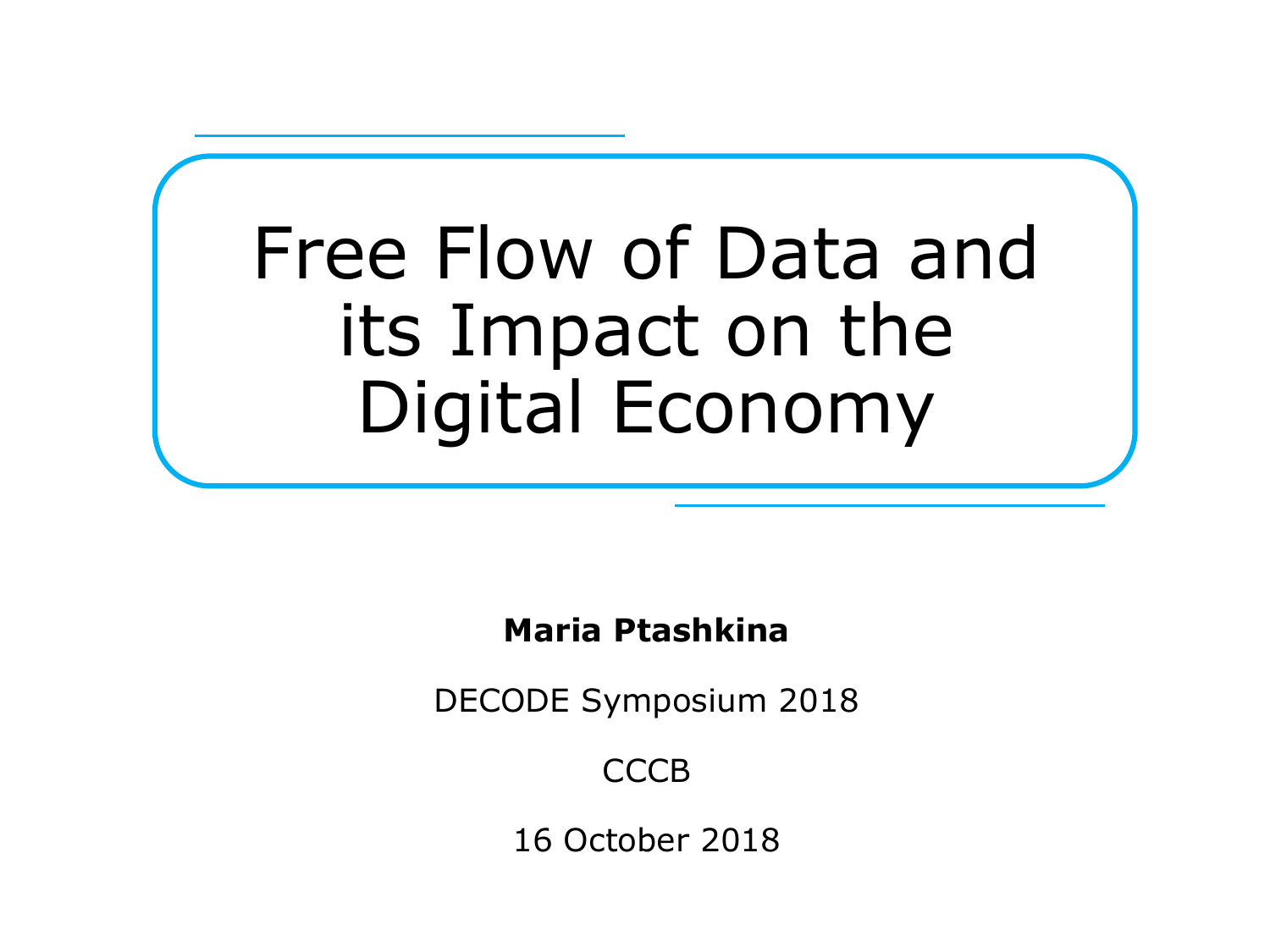# **Data-Driven Economy (DDE)**

• Data can play **different roles** in the digital economy

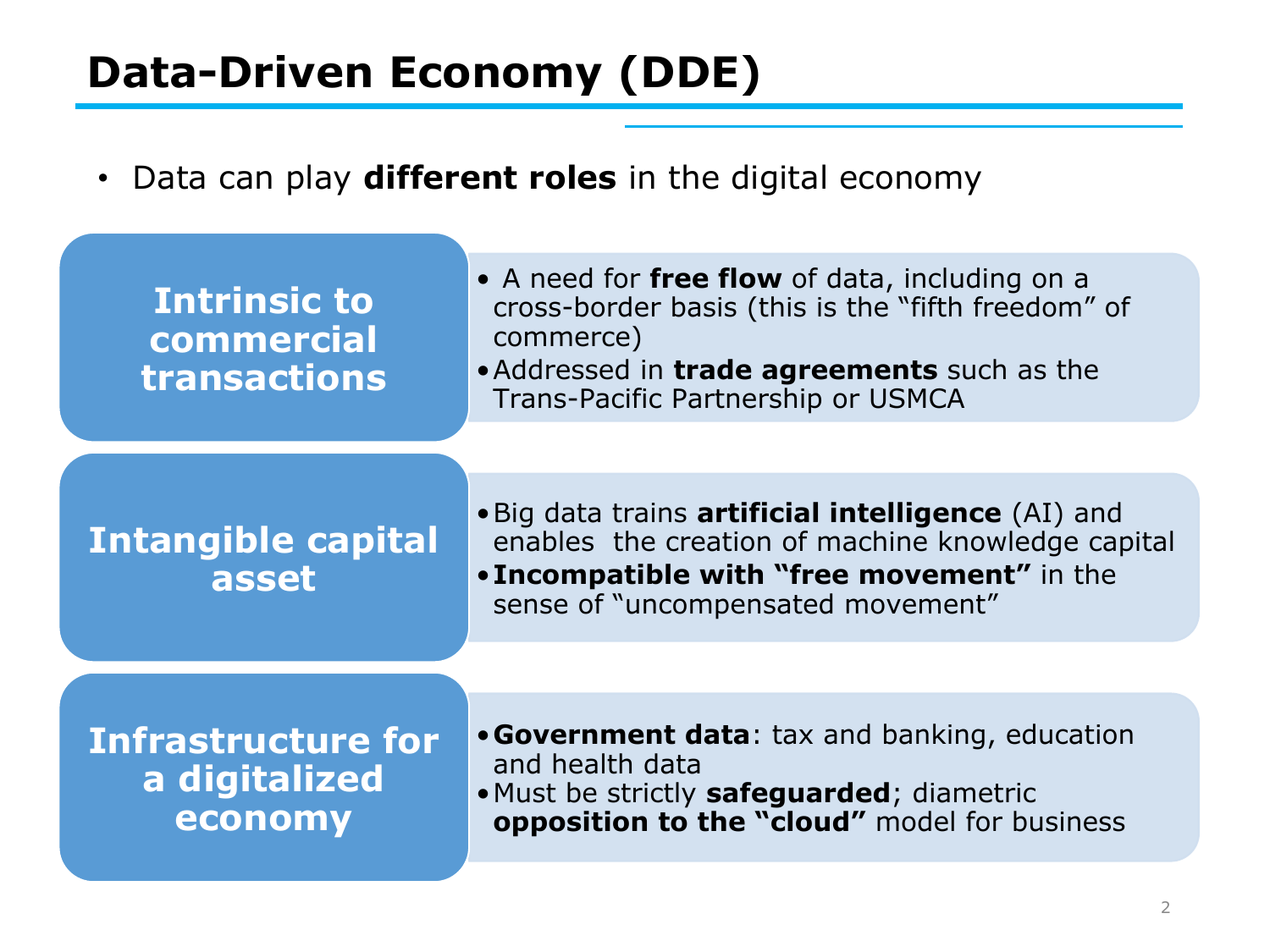# **Economics of DDE**

### **• Powerful economies of scale**

- Quality of predictions improves with quantity of data
- High fixed cost of maintaining AI expertise

### **• Economies of scope**

- Sharing data across applications in multiproduct firms

## **• Knowledge externalities**

- Global vs. local externalities

## **• Network externalities**

- Positive feedback loop

#### **• Pervasive information asymmetries**

- Business model based on exploitation of information asymmetry

## **• Replicator economics**

- Machine knowledge capital can be expanded at near-zero marginal cost and distributed globally with near-frictionless ease
- Digital products replicable and non-rival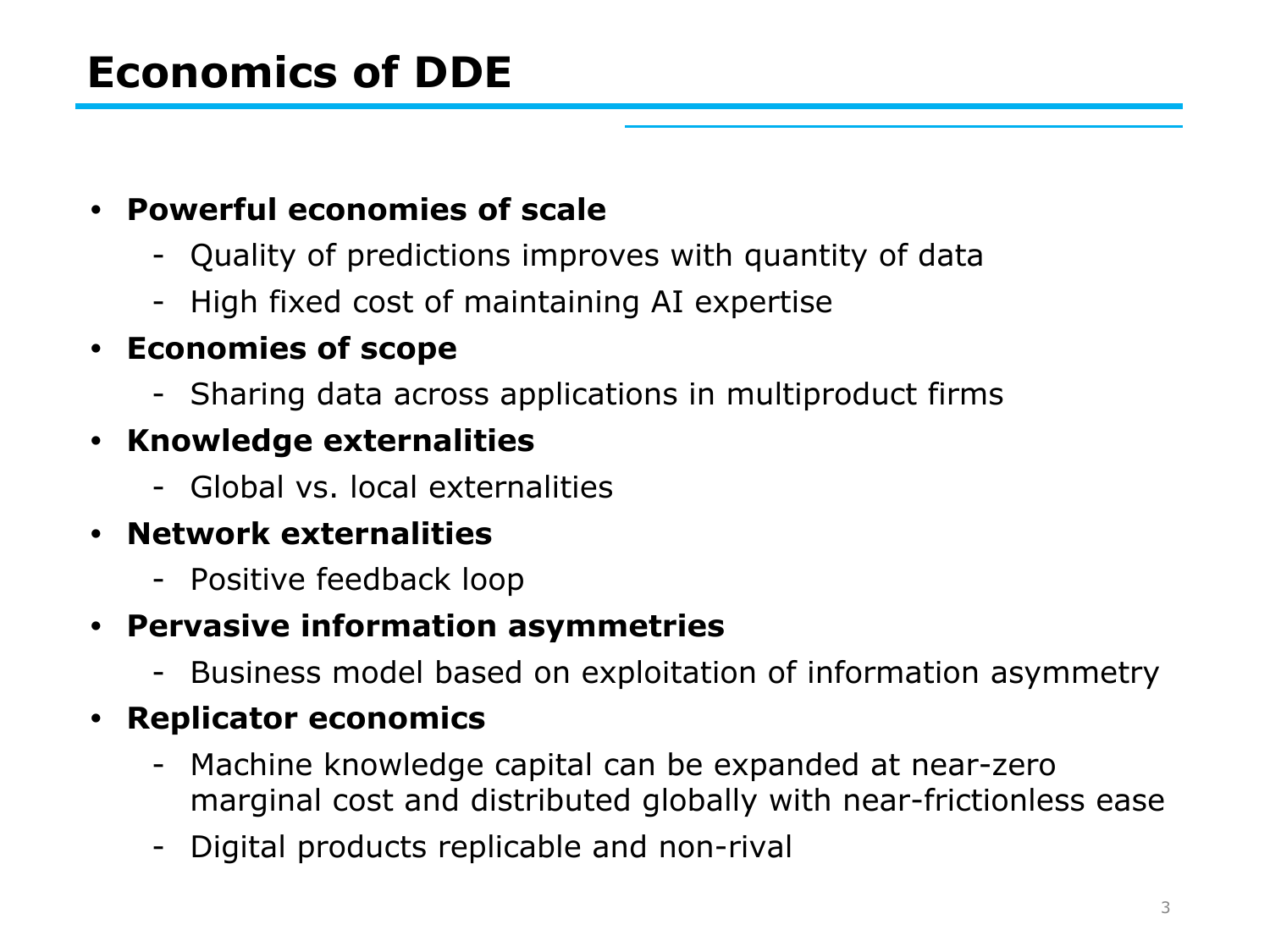# **Conceptual Differences in Data Treatment**

| <b>Issue</b>                         | <b>US Approach</b>                                                                                                                                                                                              | <b>EU Approach</b>                                                                                                                                  |
|--------------------------------------|-----------------------------------------------------------------------------------------------------------------------------------------------------------------------------------------------------------------|-----------------------------------------------------------------------------------------------------------------------------------------------------|
| Market<br>structure and<br>strategy  | Large first mover advantage<br>Naturally seeks maximum<br>$\overline{\phantom{a}}$<br>openness to exploit the benefits<br>and lock in the competitive<br><b>advantage</b> of technological<br>giants            | Emphasis on <b>minimising</b><br>the adjustment costs and<br>risks of the digital<br>transformation                                                 |
| Domestic<br>regulatory<br>approach   | No federal legislation<br>$\sim$<br>regulating the collection and use<br>of personal data<br><b>Diverse</b> state regulations,<br>$\blacksquare$<br>industry "best practices," and<br>various private standards | <b>Clear guidelines</b> for the<br>member states on the<br>protection and use of<br>personal information<br>- General Data Protection<br>Regulation |
| International<br>trade<br>agreements | Obligates parties to <b>allow</b><br>Η<br>cross-border data flows and<br>does <b>not provide</b> for strong<br><b>privacy</b> protection                                                                        | Silent on data localization,<br>emphasis on privacy                                                                                                 |

• Disguised protectionism vs. legitimate public policy objectives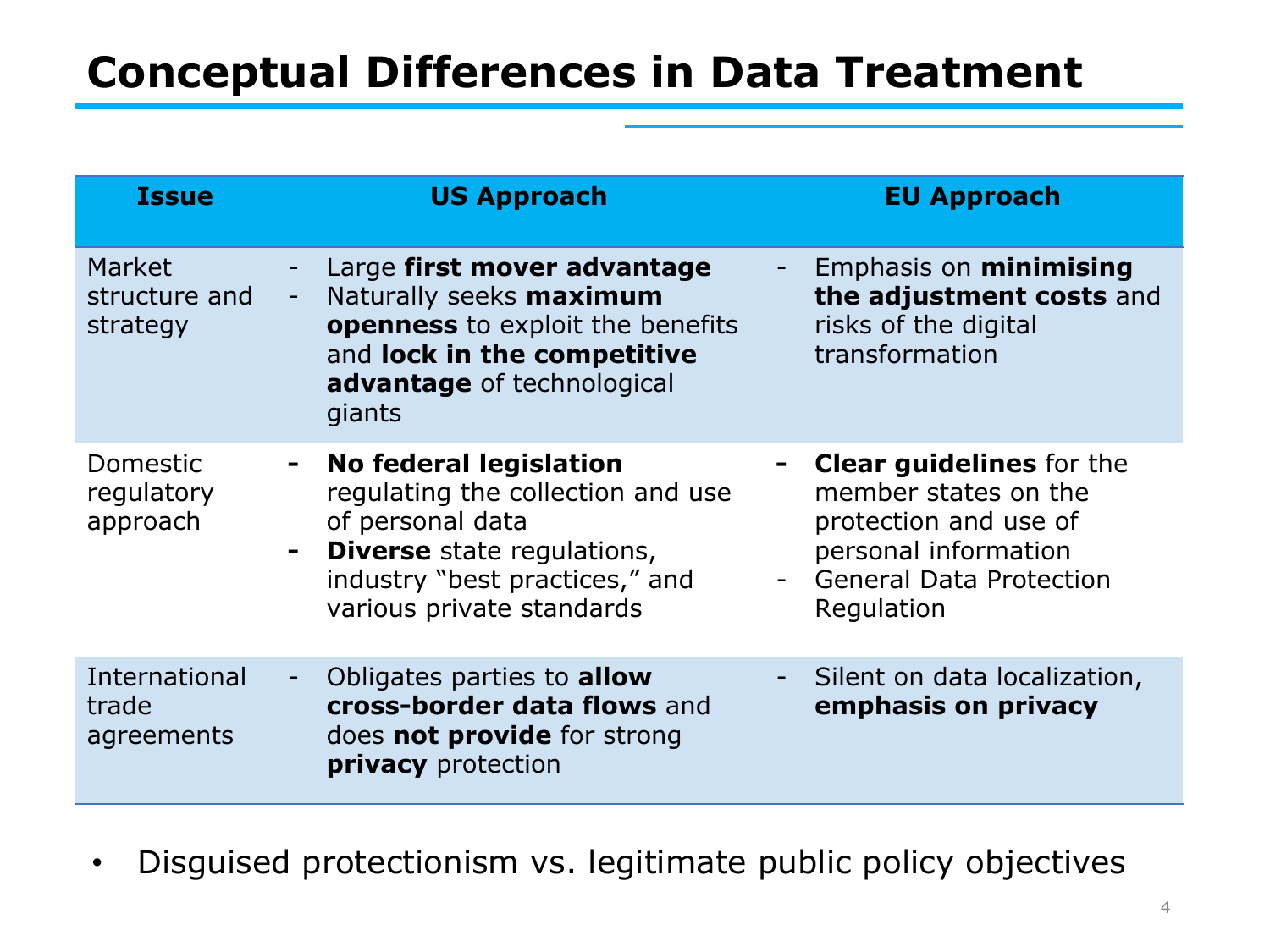